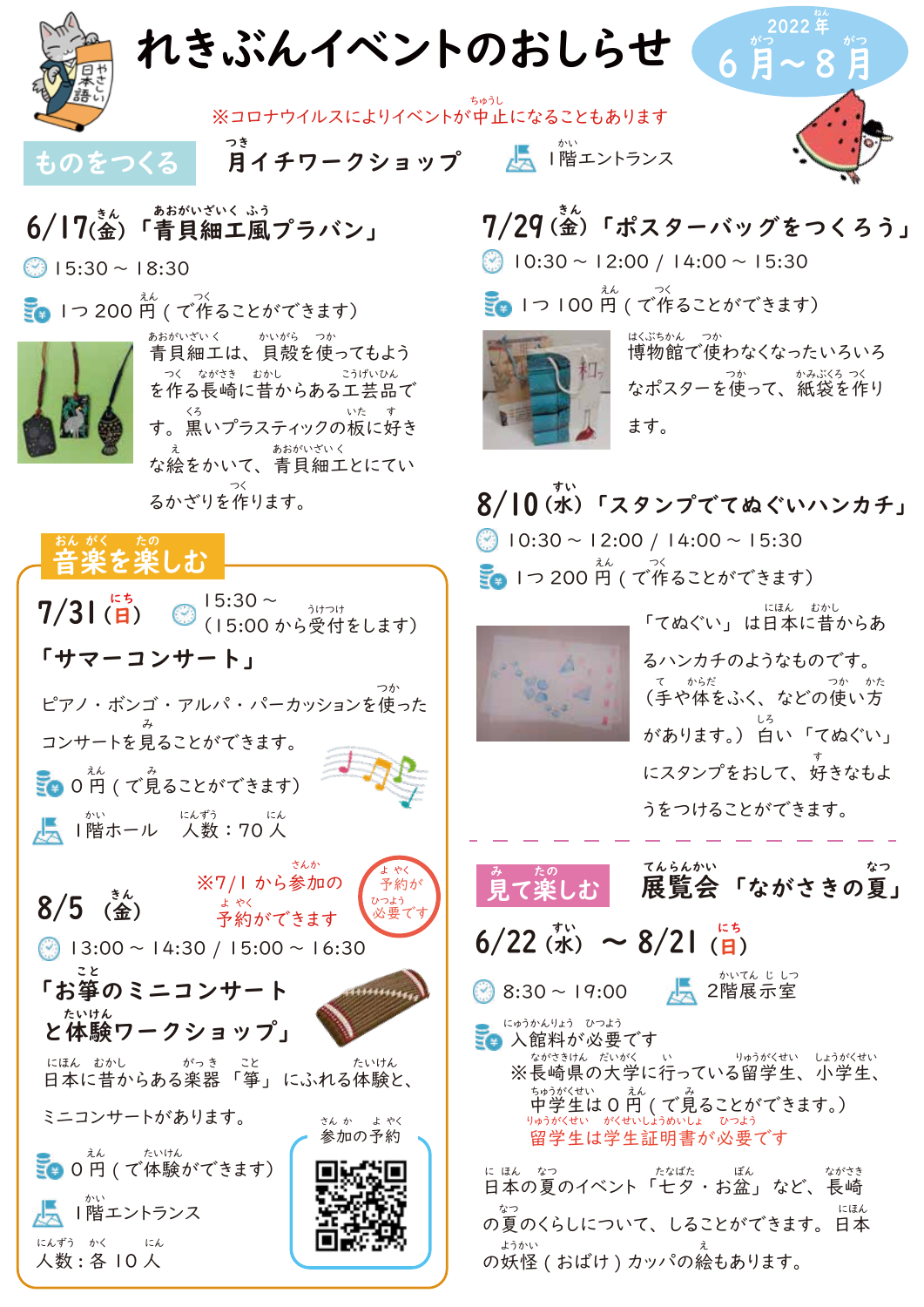#### 「西九州新幹線開業記念展 ながさきかもめ今昔」 にしきゅうしゅうしんかんせんかいぎょうきねんてん こんじゃく

 $7/16$  ( $\pm$ ) ~ 8/28( $\overline{H}$ )  $\epsilon$  > 8/28 (A)  $\epsilon$  3階展示室  $\begin{bmatrix} 8 \\ 8 \end{bmatrix}$  8:30 ~ 19:00

■ 大人:800円 / 小学生・中学生・高校生:400円 (で見ることができます) えん しょうがくせい ちゅうがくせい こうこうせい フルスル

日本ではとてもはやく走る電車を 「新幹線」 といいます。 2022 年 9 月 23 日から長崎 ・ 佐賀 ・ 武雄温泉の に ほん はし でんしゃ しんかんせん ねん がつ にち ながさき さ が たけ お おんせん ― しんかんせん はし ― あたら でんしゃ なまえ<br>あいだを新幹線が走ります。新しい電車の名前は「かもめ」です。この展覧会では、「かもめ」が来るまでに <u>なにといったのか、あたら、ながききき</u><br>何があったのか、新しい長崎駅はどんなものか、「かもめ」 の今と昔についてしることができます。

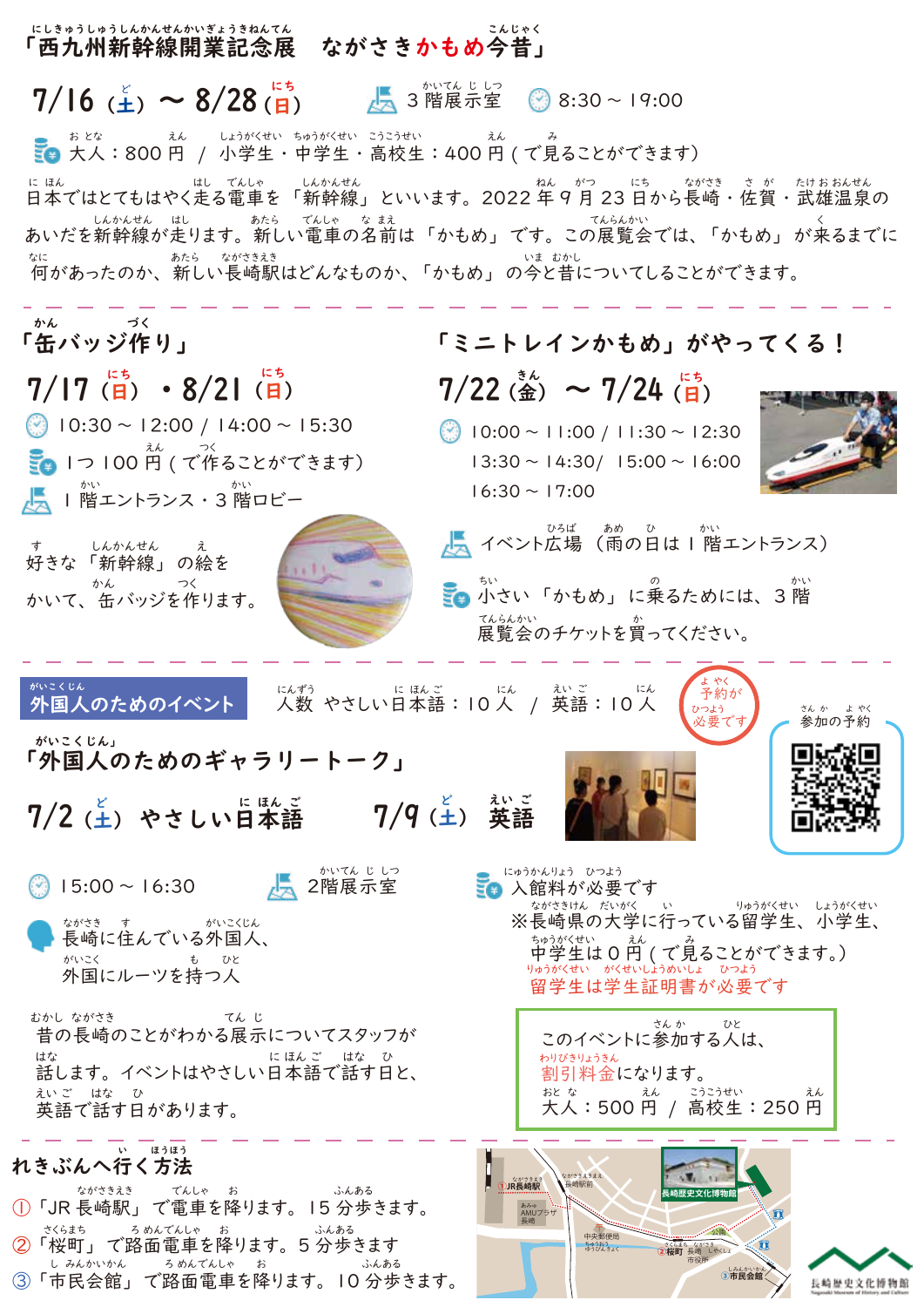

Nagasaki Museum of History and Culture

#### **June - August 2022**

# Museum Event Calendar

※Events might be cancelled due to the spread of COVID-19.

#### **MAKE**

Monthly Workshops 24 1F Entrance



#### 6/17 (FRI) Aogai-zaiku with shrink plastic



 $15:30 \sim 18:30$ 



#### 200 yen a piece



A traditional craft of Nagasaki, aogai-zaiku are lacquer works inlaid with mother-of-pearl. Draw your favorite design on black plastic sheets and create ornaments resembling aogai-zaiku.

### **ENJOY MUSIC**



(Admission begins at 15:00)

#### Summer Concert

A concert for piano, bongos, harp and percussion.



1F Hall Cap: 70 people



Reservation ※Reservations open from 7/1

 $13:00 \sim 14:30 / 15:00 \sim 16:30$ 

# Koto mini concert and workshop



Learn about the *koto*, a traditional Japanese instrument, with a workshop and mini concert.



1F Entrance

Cap: 10 people each time



Reserve

#### 7/29 (FRI) Poster bags



 $10:30 \sim 12:00 / 14:00 \sim 15:30$ 



100 yen a piece



Learn how to create paper bags using old museum posters.

## 8/10 (WED) Stamped *tenugui* handkerchief



 $10:30 \sim 12:00 / 14:00 \sim 15:30$ 

200 yen a piece



Tenugui are traditional Japanese towels, used to wipe hands and body. Create an original handkerchief by stamping your favorite pattern on a white tenugui.



#### **LOOK** Exhibition "Summer in Nagasaki"

### $6/22$  (WED) ~  $8/21$  (SUN)



 $\frac{1}{2}$  8:30 ~ 19:00  $\sqrt{2}$  2F Exhibition Room

Admission fee is required

※ Free for international students attending universities in Nagasaki Prefecture, Junior High/Elementary School students Student ID required

Learn about Japan's summer events such as Tanabata and Obon, and life in Nagasaki in the summertime. You can also see the depiction of a *kappa*, a mythical creature from Japanese folklore.